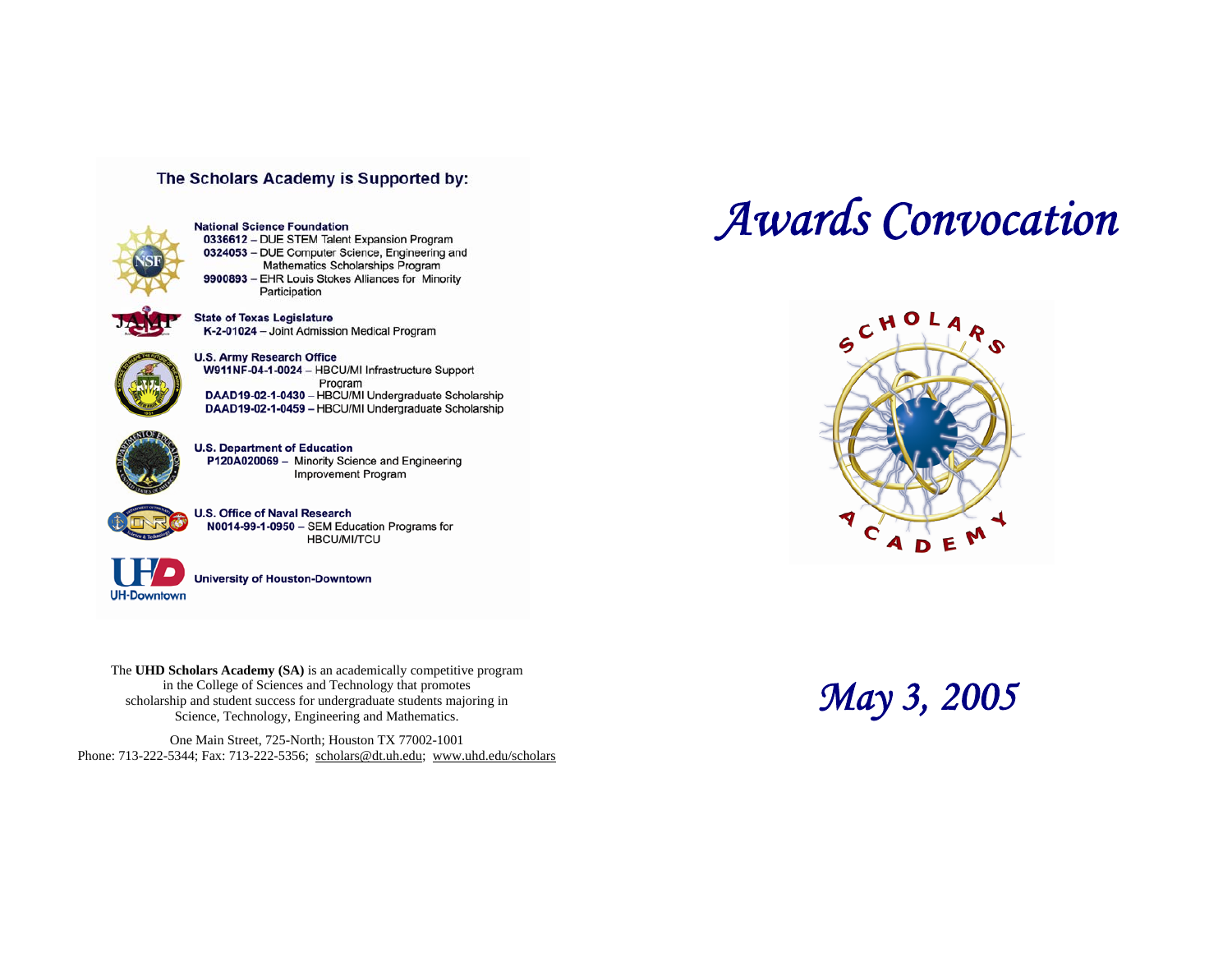# *Star Award*

In December 2004, UHD Scholars Academy was awarded the **Texas Higher Education Star Award**, established by the Texas Higher Education Coordinating Board (THECB) to recognize exemplary contributions toward closing the educational gaps that challenge the state. The Scholars Academy has received acknowledgement nationally as an exemplar for fostering academic success within an urban university environment.

Many thanks to Dr. Larry Spears, Dr. Suzette Mouchaty and Mr. Rene Garcia for their submission of the Star Award Application. Congratulations to all the SA members, faculty and staff for your special contributions to the program. You have built one of the finest programs in the state and the country, and you should all be very proud.



Above picture (left to right): Dr. Larry Spears receiving award from Jerry Farrington, THECB Chairman.

Below at the Star Awards Ceremony (left to right): Dr. Vicky Estrera; Dr. Scott Slough; Dr. Richard Alo; UHD President, Dr. Max Castillo; Dr. Akif Uzman; Dr. Larry Spears; Mr. Rene Garcia; UHD VP for Academic Affairs and Provost, Dr. Molly Woods; Dr. Weining Feng; and Dr. Jorge Tito-Izquierdo



## *Scholars Academy Members Spring 2005*

Alicia Corazon William Holtkamp Linu Mathew Rachel Richison Nydia Cordero Susanna Hooper Sanu Mathew Brian Rodriguez

Mohammad Abedi Fabiola Cortez Okezie Igboeli Marlin Mathews Arbelia Roman Kethlyn Africa Olaolu Davies-Balogun Melanie Iida Ana Medina Jose Sandoval Nayef Al-Thani Esmeralda Del Fierro Brian Iken Paula Medrano Muna Saqer Karla Alvarez Emily DeLaGarza Jose Jaimes Ruby Mendez Christopher Sharpe Adolfo Aranzales Anita Delgadillo Shazma Jamal Claudia Mendez Olga Soto Derrick Archer Mohamed Diarra Stephanie Jones Rim Mohamed Shaun Spencer Shidrokh Ardestani Jannie Dilber Adam Jordan Victoria Morillon William Stegall Christopher Ash, Jr. Kim-Hue Dinh Kimoy Joseph Alma Munoz Fouad Tabbaq Jose Barajas Ross Egland Jonathon Keele Aaron Murray Ping Tang Lee Anne Barkley Diamantina Escobedo William Keele Orest Mushi Tarfa Tarar Floribel Beiza Andres Fals Usman Khan Wilmer Naranjo Mohamed Temnati Vanessa Benavides Eimy Flores Adnane Kidari Cynthia Ngonga Brian Terry Ramona Bernard Thomas Foster Chad Kocurek Thu Nguyen Juan Tito Imene Bokhetache Sergio Gallardo Charlotte Konikoff Hunter Nguyen Hung Tran William Botkins, Jr. Juan Gallegos Jeeba Kuriakose Mai Nguyen Ngan Truong Christopher Bowes Jose Gamez Vien Lam Kristine Nguyen Borislava Tsanova Daniel Brenes Jose Garcia Mai Lam Shafeeq Noorudeen Marco Tzorin Kevin Phuong Bui Elaine Garcia David Lang Shamsideen Ojelade Odira Ughanze Joshua Burr Elizabeth Garza Diana Leal Moriam Ojelade Mary Vallesteros Jennifer Bustos Mario Garza Lisa Leija Cynthia Olvera Justin Varghese Prince Buzombo Rolando Garza Juan Leon Jennie Orellana Horacio Villarreal Wendy Callejas Adewale Giwa Nadia Lera Eloy Ortega Amanda Walker Kimberly Cantrell Mario Gonzalez Claudio Lima, Jr. Moses Osoro William Watson Dulce Carbajal Arely Gonzalez Whitman Liu Ariana Paniagua Tek Williams Michael Carolan Lauren Gracia Dexter Loa Giovanna Patino Vance Wise Jana Carter Iride Gramajo Christopher Lopez Lucio Patino Yi-Hua Wu Laura Castellanos Celina Guillen Elizabeth Magreola Mesias Pedroza Sarah Xie-DeSoto Francisco Castillo Estefania Gutierrez Donica Manak Sohail Penkar Mohamed Zemmouri Aura Chapa Ngan Ha Steven Manak Kristi Pennington Geza Zirczy Tiffanie Chatman Amir Hadaegh Shuaib Mansoori Trisha Pfluger Aicam Zouhair Candy Chavez Fadi Haikal Jenny Martinez Tan Pham Daisy Cherian Sean Hattenbach Claudia Martinez Tai Phan David Cherian Ginger Haug Carol Martinez Dechdoung Prakoth Shih Bin Chiu Lesslie Hernandez Troy Mason Carlos Ramirez Eric Contreras Moses Hernandez Karim Masri Patricia Ramon Leslie Cook Hilda Hinojosa Jahaziel Mata Juan Razo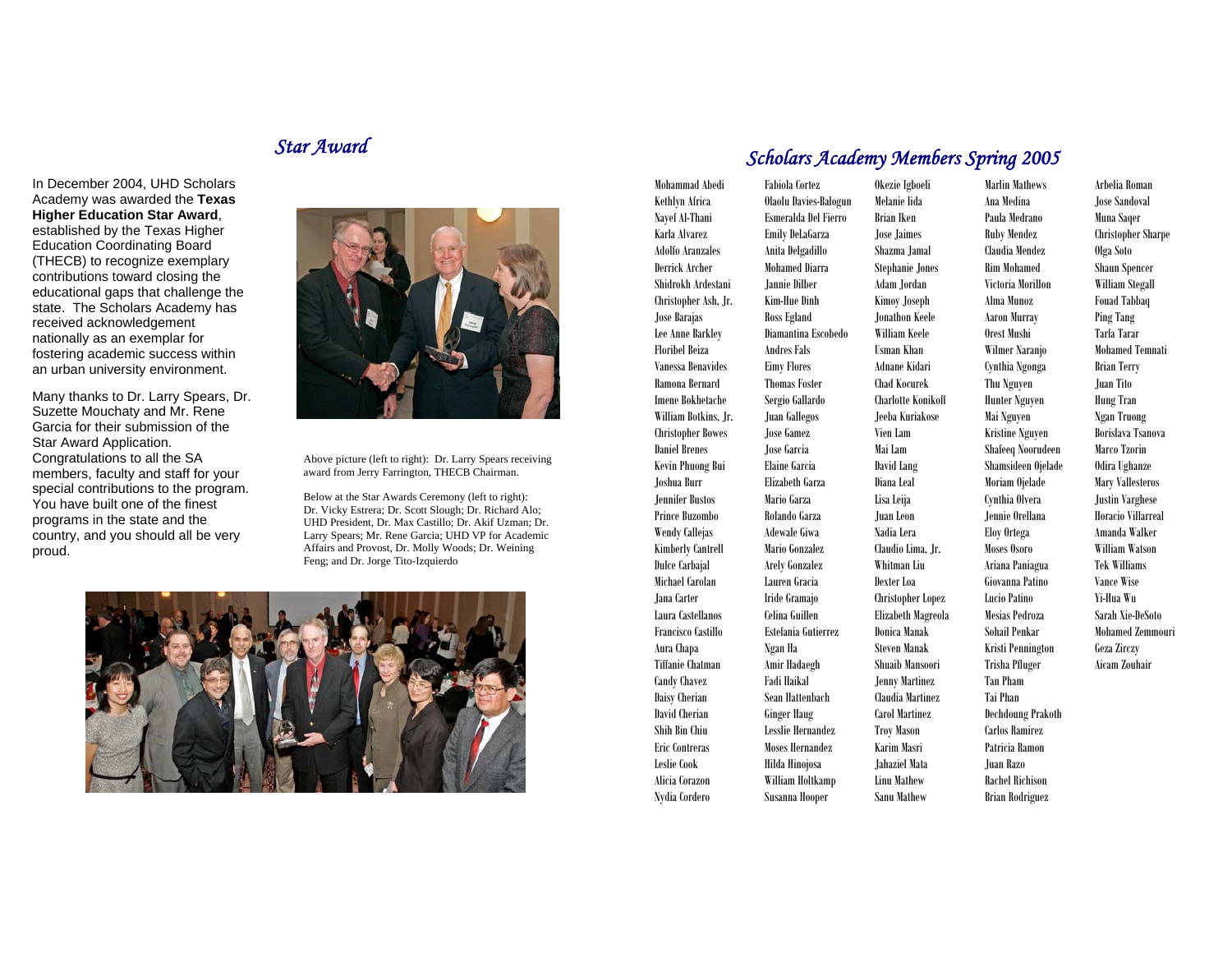# **Honor Corps**

Mohammad Abedi Nayef Al-Thani Whitman Liu Mohammed Temnati **Third Year**  David Cherian **Moriam Ojelade** Sarah Xie-DeSoto **Rolando Garza**<br>Rolando Garza **Brik Olstad** Aicam Zouhair Sean Hattenbach Dechdoung Prakoth Esmeralda Del Fierro Mai Lam Adnane Kidari Charlotte Konikoff

### **Graduating Seniors**

Daniel Brenes Rolando Garza William Keele Giovanna Patino Jennifer Bustos Elizabeth Garza Jeeba Kuriakose Dechdoung Prakoth Charles Chiu Tim Davies Esmeralda Del Fierro Fadi Haikal **Lisa Leija**<br>1991 - Sergio Gallardo Hilda Hinoiosa Mai Nguye Juan Gallegos

#### **Scholars Academy Staff**

Administrative Secretary: Ms. Gabriela Galvan Peer Mentor Coordinator: Ms. Mitsue Nakamura Program Coordinator: Mr. Rene Garcia Program Evaluator: Dr. Scott Slough Student Assistants: Laura Castellanos, Kevin Dorsey, Mary Vallesteros

Muna Saqer Olga Soto

Arely Gonzalez Iride Gramajo<br>Fadi Haikal

#### **Co-Directors**

Dr. Richard Aló Dr. Kenneth Oberhoff Dr. Larry Spears Dr. Alberto Gomez-Rivas Dean George Pincus Dr. Akif Uzman

# *Scholars Academy Members Spring 2005*

Sergio Gallardo David Lang

David Lang Diana Leal



Vien Lam **First William Stegall** Giovanna Patino<br> **First Your Pring Tang** Tang Jose Sandoval Karla Alvarez Troy Mason Brian Terry Iride Gramajo Lee Anne Barkley Karim Masri Justin Varghese Mai Nguyen **Fourth Year**  Celina Guillen Moses Osoro **Second Year** Shih Bin Chiu Ngan Ha Blythe Parham Prince Buzombo Juan Gallegos Fadi Haikal Sohail Penkar Dulce Carbajal Jeeba Kuriakose

> Carlos Ramirez Muna Saqer<br>Mohamed Temnati Hilda Hinojosa Mai Nguyen Sarah Xie-DeSoto

#### *Welcome and Opening Remarks*

Dr. Vicky Estrera, Scholars Academy Director

#### *Special Recognition:*

#### **Scholarship Achievements**

*Joint Admission Medical Program Scholars*  Tiffanie Chatman Shafeeq Noorudeen

*Red Rose Scholars* 

| Mohammad Abedi | Dulce Carbajal | Vien Lam    | Moses Osoro   |
|----------------|----------------|-------------|---------------|
| Prince Buzombo | Adnane Kidari  | Karim Masri | Jose Sandoval |

#### **Research Achievements**

*Internships & Research Programs (Summer 2004 to Spring 2005)*  Mohammad Abedi Nayef Al-Thani Arely Gonzalez Chris McIntyre<br>
Ugo Anayanwu Iride Gramajo Claudia Mende Ugo Anayanwu Iride Gramajo Claudia Mendez<br>Hassan Asif Celina Guillen Aaron Murray Hassan Asif Celina Guillen<br>Deedra Balli Ngan Ha Lee Anne Barkley Cyril Harris Moses Osoro<br>Ramona Bernard Sean Hattenbach Giovanna Patino Kristi Bishop Hilda Hinojosa Lucio Patino Joshua Burr William Holtkamp Sohail Penkar Jennifer Bustos Ron Hoppe Trisha Pfluger Kimberly Cantrell Jeeba Kuriakose Juan Razo Colin Carandang Mai Lam Brian Rodriguez<br>
Dulce Carbaial Vien Lam Brian Hollanchez Michael Carolan David Lang Shaun Spencer<br>Alex Chan Leslev Legaett William Stegall Tiffanie Chatman Lisa Leija<br>Daisy Cherian Jim Little David Cherian Mhitman Liu Justin Varghese<br>
Leslie Cook Chris Lopez Sarah Xie-DeSor Leslie Cook Chris Lopez Sarah Xie-DeSoto<br>Jannie Dilber Claudia Martinez

Ngan Ha<br>Cyril Harris Moses Osoro Sean Hattenbach Lesley Leggett William Ste<br>
Lisa Leija **Marko Ping Tang** Claudia Martinez Sergio Gallardo Teresa Martinez

Prince Buzombo Jose Jaimes Dechdoung Prokoth Janeth Sanchez Daisy Cherian Jim Little Borislava Tsanova<br>David Cherian Whitman Liu Justin Varghese



# *Awards Program*